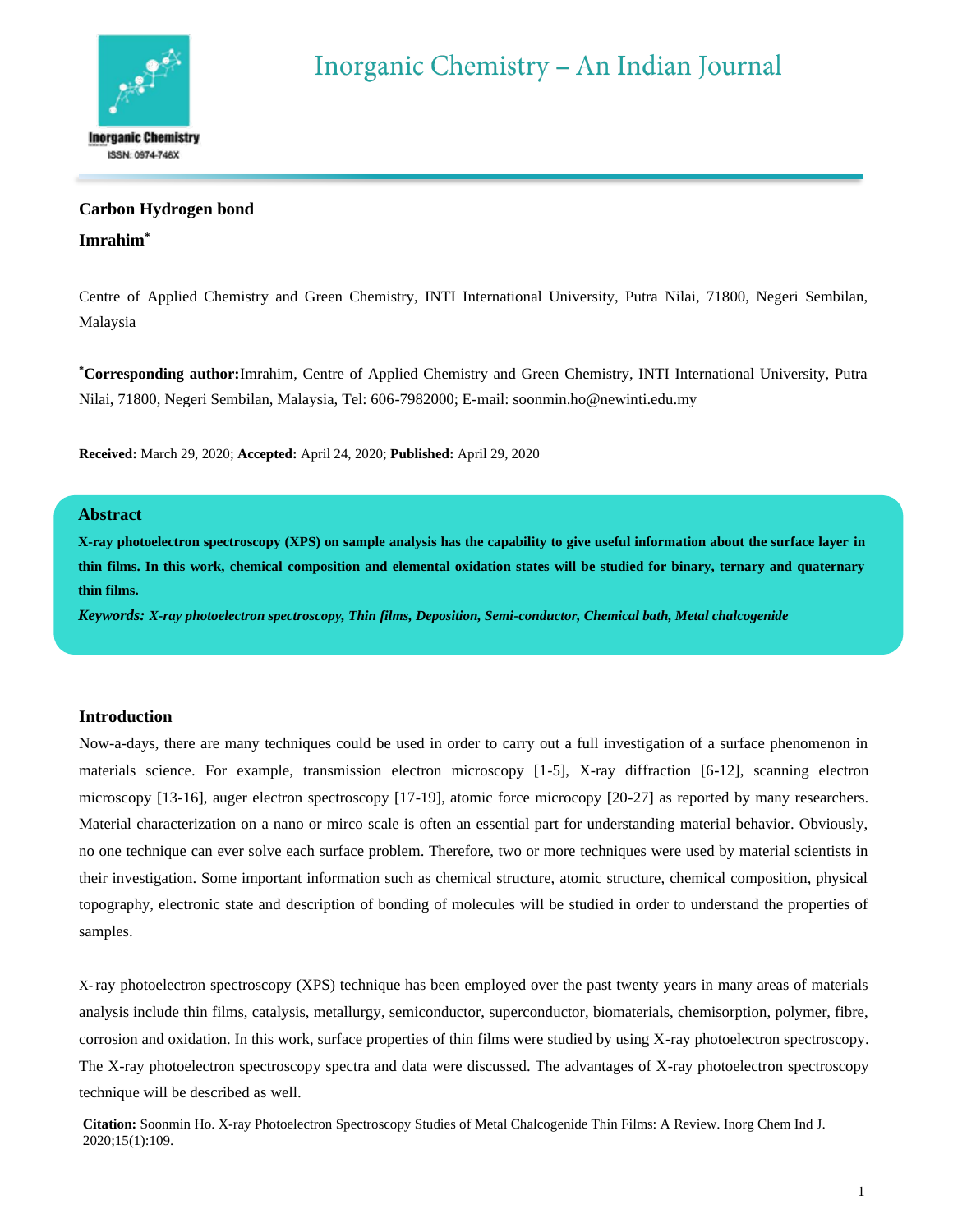### **Literature Survey**

X-ray photoelectron spectroscopy requires ultra-high vacuum conditions in order to measure photoelectrons emitted from thin films. Generally, X-ray photoelectron spectroscopy spectrum is produced by irradiating a material with a beam of X-rays. X-rays penetrate the specimen surface to a depth of a few micrometers. At the end of the process, the kinetic energy and number of electrons that escape from materials being analyzed.

There are several advantages by using X-ray photoelectron spectroscopy technique. The X-ray photoelectron spectroscopy sensitivity at 0.1 atomic percentage and is used to analyze the surface chemistry of samples. These samples consist of solid form or heavy oil. Generally, X-ray photoelectron spectroscopy detects all elements such as atomic number of 3 and above. Quantitative chemical information of the first 10 nm atomic layers could be done successfully using X-ray photoelectron spectroscopy. On the other hand, X-ray photoelectron spectroscopy is used to provide information on the oxidation state of each element. For instance, X-ray photoelectron spectroscopy can easily distinguish sulphates from sulphites, sulphides or sulphur. Other advantages such as ability to give chemical information, low sample damage, and simple quantitative information.

Chemical composition study by X-ray photoelectron spectroscopy as described by Deshpande et al., 2013 [28] for the CdSe films prepared using chemical bath deposition method at room temperature. The X-ray photoelectron spectroscopy spectra show the strong peaks correspond to Cd 3d, Cd 4d, O 1s and Se 3d. They obtained results are close to that of bulk CdSe. Lisco et al., 2015 [29] have developed pulsed DC magnetron sputtering to sputter cadmium sulphide thin films in highly stable process conditions. The X-ray photoelectron spectroscopy spectra indicate photoelectron core level of Cd 3d and S 2p. The binding energies obtained matched the theoretical values for CdS. They also point out that no oxygen was incorporated into the films and the films are stoichiometric. In the other case, CdS films were prepared using chemical bath deposition method in the presence of tartaric acid as complexing agent as reported by Roy et al., 2006 [30]. X-ray photoelectron spectroscopy analysis supported that the composition of CdS films annealed at 400°C. The peaks positions for Cd 3d 5/2, Cd 3d 3/2 and S 2p were obtained. Zhang et al., 2001 [31] have prepared thin films in alkaline aqueous solution. The X-ray photoelectron spectroscopy results indicate that the contents of Ag and Se are quantified by Ag 3d5/2 and Se 3d peak areas. They comment that the photoelectron emission arising from elements and oxides is not significant. SnS films were synthesized onto tin oxide glass substrates as proposed by Subramanian et al., 2001 [32]. X-ray photoelectron spectroscopy studies reveal that Sn 3d 5/2, 3d 3/2 and S 2p 3/2 peaks were attributed to SnS films. CuInS<sub>2</sub> thin films were synthesized by Aggour et al., 2002 [33] using electrochemical deposition. Evaluation of binding energy from X-ray photoelectron spectroscopy shows Cu 2p, In 3d and S 2p peaks attribute to  $CuInS<sub>2</sub>$  films.

Tin selenide thin films were prepared using electro deposition method as described by Lukinskas et al., 2006 [34]. Determination of elemental composition films was carried out using X-ray photoelectron spectroscopy. They conclude that interchanging deposition of tin and selenium coatings from separate solutions causes formation of SnSe, Se and SnSe<sub>2</sub> phases. On the other hand, the chemical composition of CdS films was determined by X-ray photoelectron spectroscopy technique as reported by Urias et al., 2014 [35]. They claim that the annealing treatment has a significant effect on the composition of obtained films. For example, Cd0.6S0.4 and Cd0.55S0.45 was observed for the as-deposited films and annealed films, respectively. Khot et al., 2014 [36] have synthesized cadmium sulfoselenide thin films using self-organized arrested precipitation method. The X-ray photoelectron spectroscopy data confirmed that the composition of obtained films was a good stoichiometry.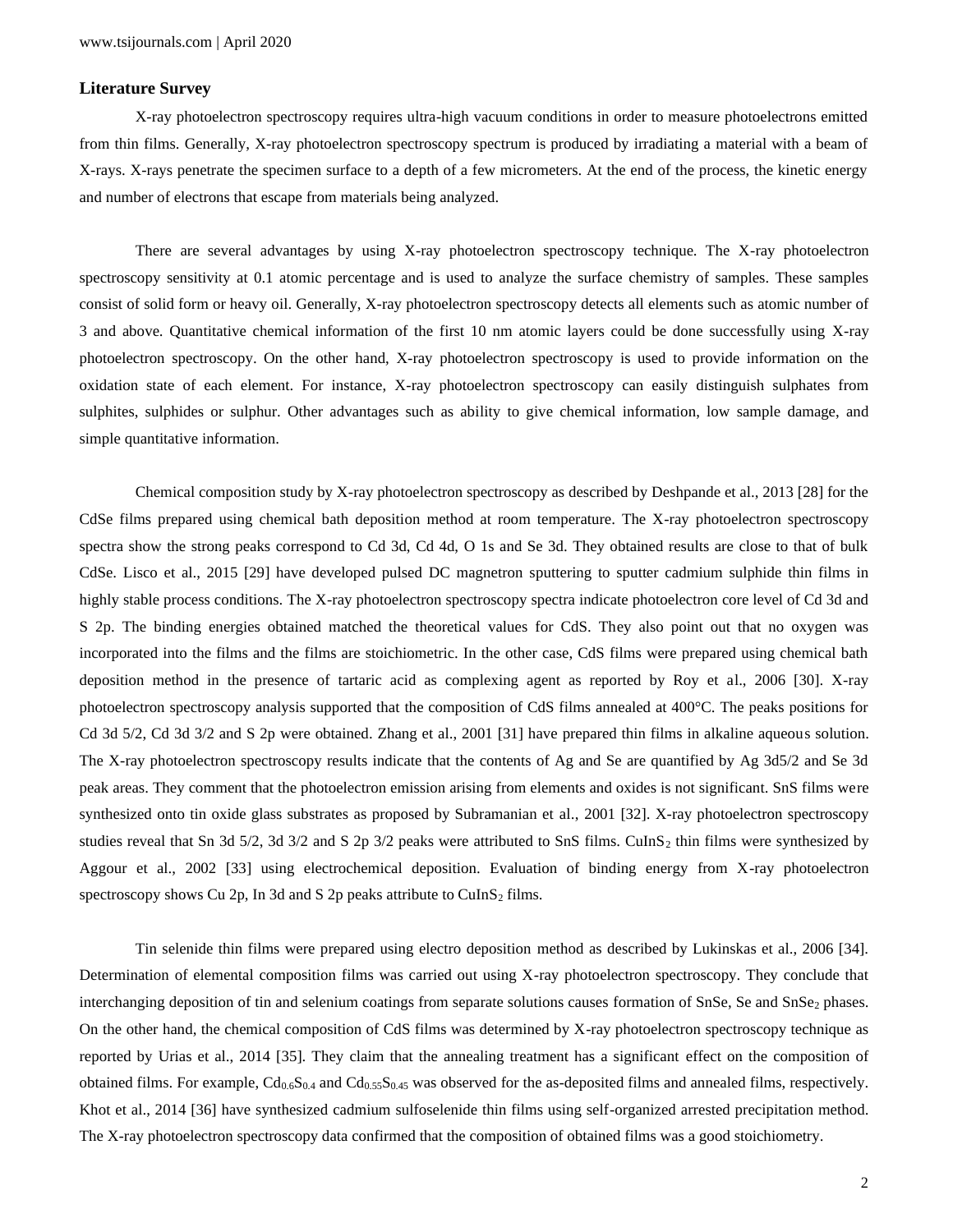The X-ray photoelectron spectroscopy technique was employed to investigate elemental oxidation states for samples. Cu-Fe-Sn-S thin films were prepared by Meng et al., 2015 [37] using magnetron sputtering method. They reveal that the Cu<sup>+</sup>, Fe<sup>2+</sup>, Sn<sup>4+</sup> and S<sup>2-</sup> in the prepared films. Kamble et al., 2016 [38] have prepared  $Zn_xCo_{1-x}S$  films via chemical deposition method in an aqueous alkaline. The X-ray photoelectron spectroscopy studies established chemical states of  $Co^{2+}$ ,  $Zn^{2+}$  and  $S^{2-}$ . Reddy et al., 2015 [39] have reported the deposition of  $Cu_2SnS_3$  films on soda lime glass by using co-evaporation deposition techniques. X-ray photoelectron spectroscopy analysis reveals that the oxidation states of  $Cu^{+1}$ ,  $Sn^{4+}$  and  $S^{-2}$ .

However, there are some limitations of technique such as sample compatibility with ultra-high violet and relatively poor lateral resolution of the x-ray source. In terms of elemental analysis, X-ray photoelectron spectroscopy is unable to study the helium and hydrogen due to these elements have not core orbitals. I believe that the technical aspects of X-ray photoelectron spectroscopy will be improved and the number of areas of application has also grown considerably in future. As a result, making X-ray photoelectron spectroscopy technique almost mandatory in materials sciences as reported by many researchers in their research findings [40-50].

### **Conclusion**

Chemical composition and elemental oxidation states were investigated by using X-ray photoelectron spectroscopy. Evaluation of binding energy from X-ray photoelectron spectroscopy shows the complete synthesis for the desired binary, ternary and quaternary thin films.

#### **Acknowledgement**

INTI International University is gratefully acknowledged for the financial support of this work.

## **REFERENCES**

- 1. Ghribi F, El-Mir L, Omri K, et al. Sputtered ZnS thin film from nanoparticles synthesized by hydrothermal route. Optik- Int. J. Light Electron Opt. 2016; 127(7):3688-92.
- 2. Gallardo M, Ayala AM, Pal M, et al. Synthesis of pyrite  $FeS<sub>2</sub>$  nanorods by simple hydrothermal method and its photocatalytic activity. Chem. Phys. Lett. 2016;660: 93-8.
- 3. Mukherjee A, Ghosh P, Aboud AA, et al. Influence of copper incorporation in CdS: Structural and morphological studies. Mater. Chem. Phys. 2016; 184:101-9.
- 4. Chen HJ, Fu SW, Wu SH, et al. Comparative study of self-constituent buffer layers (CuS, SnS, ZnS) for synthesis Cu2ZnSnS<sup>4</sup> thin films. Mater. Lett. 2016; 169:126-30.
- 5. Umair S, Raja AH, Amin B. Fabrication and applications of copper sulfide (CuS) nanostructures. J. Solid State Chem. 2016; 238:25-40.
- 6. Anuar K, Ho SM, Tan WT, et al. Chemical bath deposition of ZnSe thin films: SEM and XRD characterization. Eur. J. Appl. Sci. 2011; 3:113-6.
- 7. Vanita SR, Chandrakant DL, Vilas VK. Photoelectrochemical studies on electrodeposited indium doped CdSe thin films using aqueous bath. J. Electroanal. Chem. 2017; 788:137-43.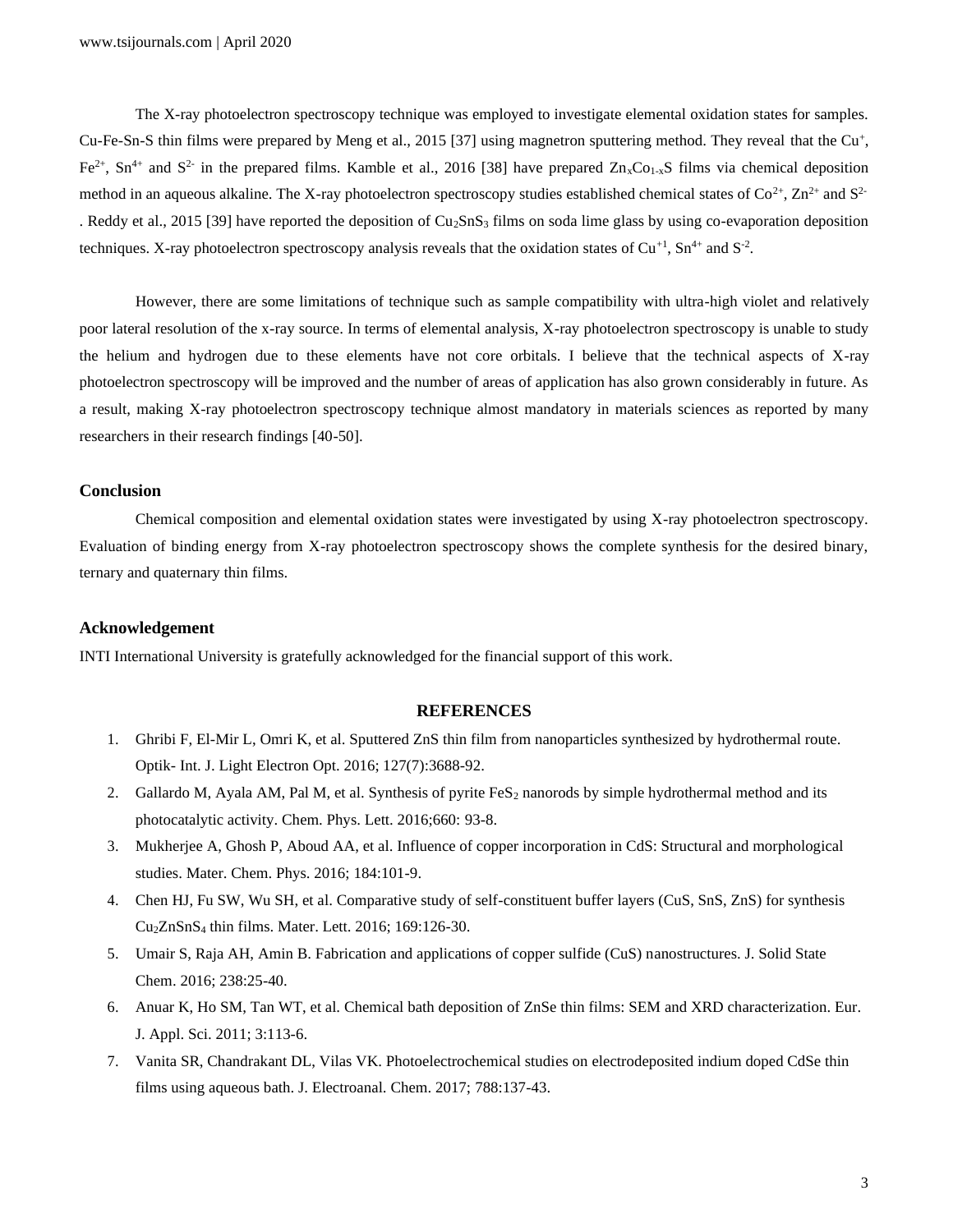- 8. Saravanan N, Anuar K, Ho SM, et al. Preparation and characterization of PbSe thin films by chemical bath deposition. Jurnal Kimia. 2010; 4:1-6.
- 9. Ersin Y, Yasin Y. Fabrication and characterization of Sr-doped PbS thin films grown by CBD. Ceram. Int. 2017; 3(1): 407-13.
- 10. Anuar K, Tan WT, Ho SM. Thickness dependent characteristics of chemically deposited tin sulfide films. Universal J. Chem. 2013; 1(4):170-74.
- 11. Touati B, Gassoumi A, Dobryden I, et al. Engineering of electronic and optical properties of PbS thin films via Cu doping. Superlattices Microstruct. 2016; 97:519-28.
- 12. Anuar K, Tan WT, Ho SM, et al. Cyclic voltammetry study of copper tin sulfide compounds. Pacific J. Sci. Technol. 2007; 8(2):252-60.
- 13. Sathishkumar R, Devakirubai E, David A, et al. Structural and optical studies of cadmium sulfide (CdS) thin film by chemical bath deposition (CBD). Mater. Focus. 2017; 6(1):41-6.
- 14. Alhammadi S, Moon K, Park H, et al. Effect of different cadmium salts on the properties of chemical-bath-deposited CdS thin films and Cu(InGa)Se<sub>2</sub> solar cells. Thin Solid Films. 2017; 625:56-61.
- 15. Amira H, Hager M. Growth of different phases and morphological features of MnS thin films by chemical bath deposition: Effect of deposition parameters and annealing. J. Solid State Chem. 2017; 247:120-30.
- 16. Anuar K, Ho SM, Loh YY, et al. Structural and morphological characterization of chemical bath deposition of FeS thin films in the presence of sodium tartrate as a complexing agent. Silpakorn Univ. Sci. Technol. 2010; 4:36-42.
- 17. Craig S, Dennid N, Dimosthenis S, et al. Soft X-ray absorption spectroscopy investigation of the surface chemistry and treatments of copper indium gallium diselenide (CIGS). Sol. Energy Mater. Sol. Cells. 2017;160: 390-7.
- 18. Nicole J, Angus R, Sefik S, et al. Electrical properties from photoinduced charging on Cd-doped (100) surfaces of CuInSe<sup>2</sup> epitaxial thin films. J. Vacuum Sci. Technol. A: Vacuum, Surf. Films. 2016;34(3). doi[:](http://dx.doi.org/10.1116/1.4945105) [http://dx.doi.org/10.1116/1.4945105.](http://dx.doi.org/10.1116/1.4945105)
- 19. Jiang F, Ozaki C, Harada T, et al. Effect of indium doping on surface optoelectrical properties of Cu<sub>2</sub>ZnSnS<sub>4</sub> photoabsorber and interfacial/photovoltaic performance of cadmium free  $In_2S_3/Cu_2ZnSnS_4$  heterojunction thin film solar cell. Chem. Mater. 2016; 28:3283-91.
- 20. Deshpande MP, Garg N, Bhatt SV, et al. Characterization of CdSe thin films deposited by chemical bath solutions containing triethanolamine. Mater. Sci. Semicond. Process. 2013; 16(3):915-22.
- 21. Ho SM, Saravanan N, Anuar K, et al. Temperature dependent surface topography analysis of SnSe thin films using atomic force microscopy. Asian J. Res. Chem. 2012: 5:291-94.
- 22. Daniel T, Henry J, Mohanraj K, et al. Fabrication of  $ITO/Ag_3SbS_3/CdX$  (X = S, Se) thin film heterojunctions for photo-sensing applications. Mater. Res. Express. 2016;3(11). doi: [https://doi.org/10.1088/2053-1591/3/11/116401.](https://doi.org/10.1088/2053-1591/3/11/116401)
- 23. Ho SM, Anuar K, Atan S, et al. X-ray diffraction and atomic force microscopy studies of chemical bath deposited FeS thin films. Stud. Univ. Babes-Bolyai Chem. 2010;55(5): 5-11.
- 24. Mukherjee A, Ghosh M, Fu M, et al. Microstructural characterization of chemical bath deposition synthesized CdS thin films: Application as H2S sensor. Adv. Sci. Lett. 2016; 22. doi: 10.1166/asl.2016.6779.
- 25. Ho SM, Anuar K, Nani R. Atomic force microscopy studies of zinc sulfide thin films. Int. J. Adv. Eng. Sci. Technol. 2011;7:169-72.
- 26. Soumya RD, Ajaya KS, Lata D, et al. Structural, morphological and optical studies on chemically deposited nanocrystalline CdZnSe thin films. J. Saudi Chem. Soc. 2014;18:327-39.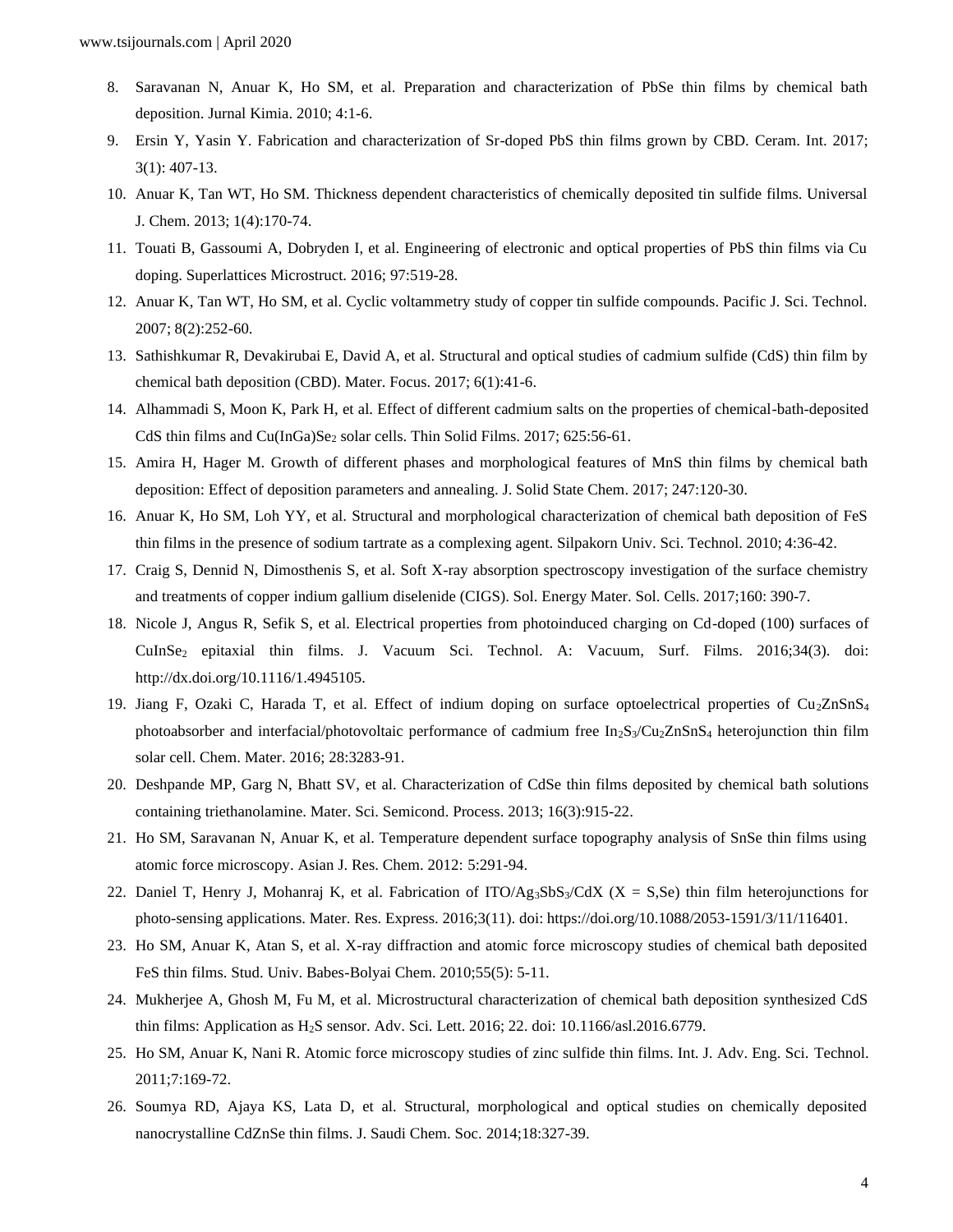- 27. Ho SM. Atomic force microscopy investigation of the surface morphology of  $Ni_3Pb_2S_2$  thin films. Eur. J. Sci. Res. 2014;125:475-80.
- 28. Deshpande MP, Garg N, Bhatt SV, et al. Spectroscopy and structural study on CdSe thin films deposited by chemical bath deposition. Adv. Mater. Lett. 2013;4(11):869-74.
- 29. Lisco F, Kaminski PM, Abbas A, et al. The structural properties of CdS deposited by chemical bath deposition and pulsed direct current magnetron sputtering. Thin Solid Films. 2015;582:323-27.
- 30. Roy P, Srivastava SK. A new approach towards the growth of cadmium sulphide thin film by CBD method and its characterization. Mater. Chem. Phys. 2006;95(2):235-41.
- 31. Zhang W, Yang Z, Liu J, et al. A simple synthesis of nanocrystalline binary metal chalcogenides in alkaline aqueous solution. J. Solid State Chem. 2001;161(2):184-9.
- 32. Subramanian B, Sanjeeviraja C, Jayachandran M. Cathodic electrodeposition and analysis of SnS films for photoelectrochemical cells. Mater. Chem. Phys. 2001;71(1):40-46.
- 33. Aggour M, Störkel U, Murrell C, et al. Electrochemical interface modification of CuInS<sub>2</sub> thin films. Thin Solid Films. 2002;403-404:57-61.
- 34. Lukinskas A, Jasulaitienė V, Lukinskas P, et al. Electrochemical formation of nanometric layers of tin selenides on Ti surface. Electrochem Acta. 2006;51(27):6171-78.
- 35. Urias D. Marquina A, Mendoza D, et al. Annealing effect on structural, morphological, and optical behaviors of CBD-CdS nanostructured films for solar cells. Opt. Mater. Express. 2014;4(11):2280-89.
- 36. Khot KV, Mali SS, Pawar NB, et al. Development of nanocoral-like Cd(SSe) thin films using an arrested precipitation technique and their application. New J. Chem. 2014;38(12):5964-65.
- 37. Meng X, Deng H, Sun L, et al. Sulfurization temperature dependence of the structural transition in Cu2FeSnS4 based thin films. Mater. Lett. 2015;161:427-30.
- 38. Kamble SS, Dubal DP, Tarwal NL, et al. Studies on the ZnxCo1−xS thin films: a facile synthesis process and characteristic properties. J. Alloys Compd. 2016;656:590-97.
- 39. Reddy TS, Amiruddin R, Kumar MS. Deposition and characterization of Cu<sub>2</sub>SnS<sub>3</sub> thin films by co-evaporation for photovoltaic application. Sol Energy Mater Sol. Cells. 2015;143:128-4.
- 40. Iacomi F, Salaoru I, Apetroaei N, et al. Physical characterization of CdMnS nanocrystalline thin films grown by vacuum thermal evaporation. J. Optoelectron. Adv. Mater. 2006;8(1):266-70.
- 41. Leon HA, Heredia G, Leon AD, et al. Comparative study of PbS thin films growth by two different formulations using chemical bath deposition. Chalcogenide Lett. 2016;13:161-68.
- 42. Thota N, Gurubhaskar M, Sunil MA, et al. Effect of metal layer stacking order on the growth of Cu<sub>2</sub>ZnSnS<sub>4</sub> thin films. Appl. Surf. Sci. 2017;396:644-51.
- 43. Baudet E, Cardinaud C, Girard A, et al. Structural analysis of RF sputtered Ge-Sb-Se thin films by Raman and X-ray photoelectron spectroscopies. J. Non-crystalline Solids. 2016;444:64-72.
- 44. Taur VS, Joshi RA, Ghule AV, et al. Effect of annealing on photovoltaic characteristics of nanostructured p-Cu<sub>2</sub>S/n-CdS thin film. Renew. Energy. 2012;38(1):219-23.
- 45. Yu F, Ou S, Yao P, et al. Structural, surface morphology and optical properties of ZnS films by chemical bath deposition at various Zn/S molar ratios. J Nanomater 2014. doi: [http://dx.doi.org/10.1155/2014/594952.](http://dx.doi.org/10.1155/2014/594952)
- 46. Ali N, Hussain A, Ahmed R, et al. Synthesis and characterization of copper antimony tin sulphide thin films for solar cell applications. Appl. Surf. Sci. 2016;390:393-8.